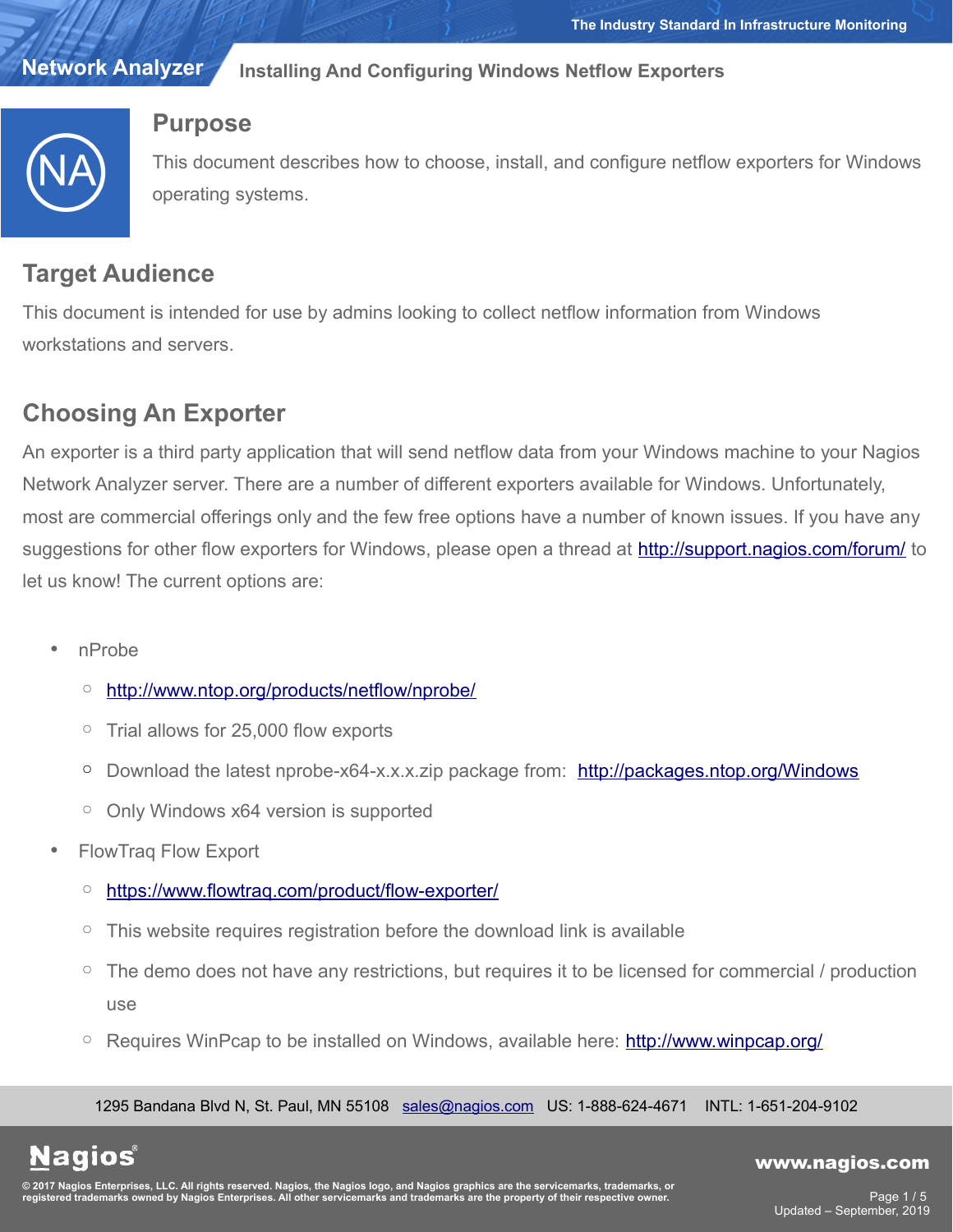## **Network Analyzer**

### **Installing And Configuring Windows Netflow Exporters**

# **Network Analyzer Source**

When you install nProbe or FlowTraq you will be required to provide the network port that the Nagios Network Analyzer server will be listening on. This assumes you already have a Source created for this traffic. Please refer to the following documentation on creating a source:

### [Understanding Sources And Source Groups In Network Analyzer](https://assets.nagios.com/downloads/nagios-network-analyzer/docs/Understanding_Sources_And_Sourcegroups_In_Network_Analyzer.pdf)

# **Installing nProbe**

- Download nProbe and run the installer
- Enter the necessary setup information:
	- **Host:** The ip address of your Nagios Network Analyzer server
	- **Port:** The port the Nagios Network Analyzer server is listening for flow data, as configured in the source
	- **Order ID:** Use 10 zeros: 0000000000
- Finish up the Installation, the default options should be fine from this point onward. You may be prompted to install additional libraries, please install these as well.
- Open services.msc and start the nProbe service
	- If the nProbe service cannot be located, run the install again and it should exist after the second attempt.

1- Setup - nProbe for Win3  $\leftrightarrow$   $\Box$ **Configure Information** Please specify Host and Port that receives the flows, the order id and, then click Next. Host: (e.g. 192.168.0.1) IP Address of the Nagios NA Server Port: (e.g 2055) Port configured for this host in Nagiso NA Order Id: use 0000000000 if unknown 0000000000  $<$  Back  $Next >$ Cancel

1295 Bandana Blvd N, St. Paul, MN 55108 [sales@nagios.com](mailto:sales@nagios.com) US: 1-888-624-4671 INTL: 1-651-204-9102

**Nagios**®

### [www.nagios.com](https://www.nagios.com/)

© 2017 Nagios Enterprises, LLC. All rights reserved. Nagios, the Nagios logo, and Nagios graphics are the servicemarks, trademarks, or<br>registered trademarks owned by Nagios Enterprises. All other servicemarks and trademark

Page 2 / 5 Updated – September, 2019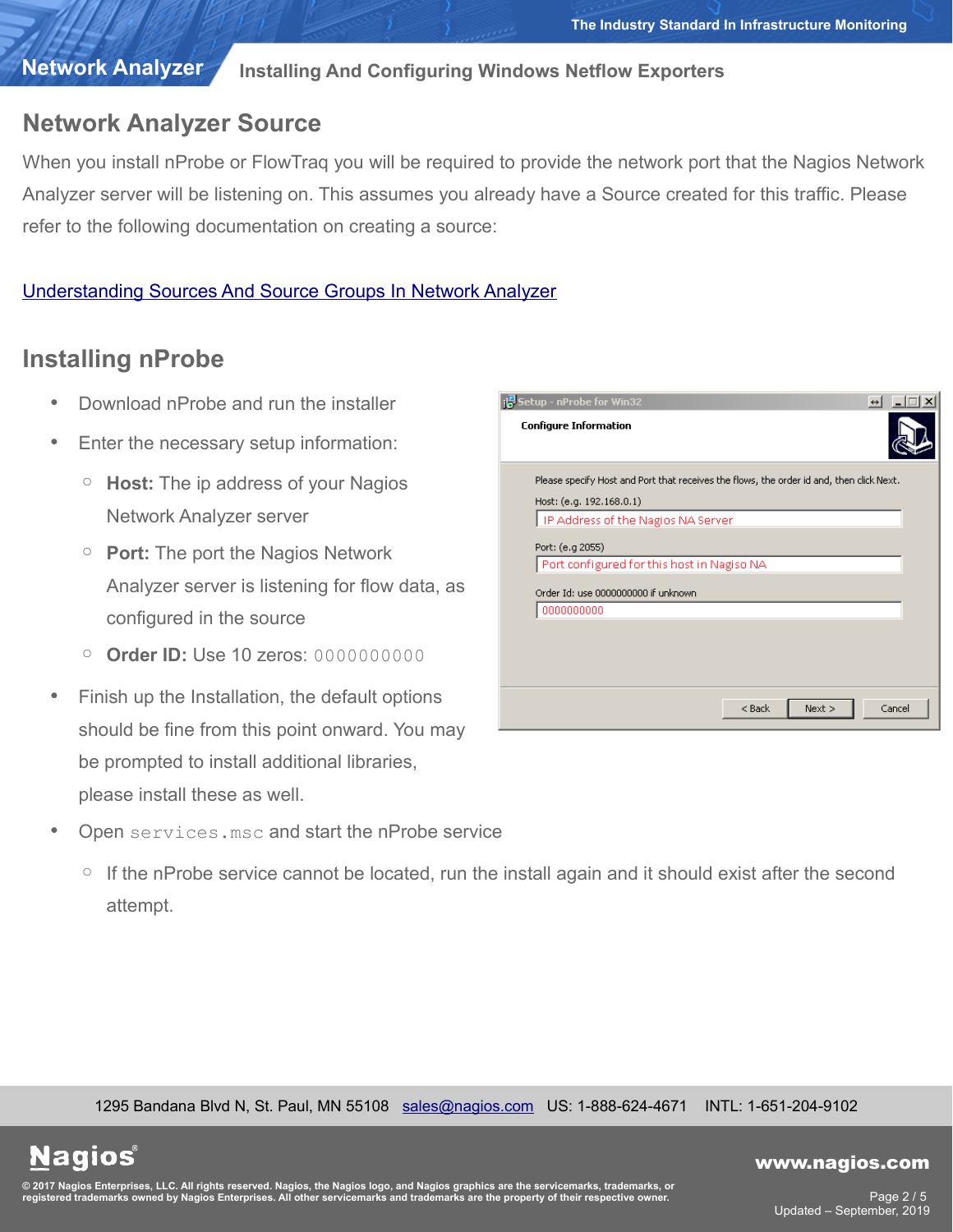#### **Network Analyzer Installing And Configuring Windows Netflow Exporters**

# **Installing FlowTraq Flow Export**

- Install WinPcap first, accept all defaults
- Run the Flow Export installer, accept the EULA, default locations and then click Install
- Choose the interface from which to collect flows
	- There will be a number to choose from and if you have IPv6 it may be hard to determine the right adapter.
	- $\circ$  The easiest way to identify which interface is to select an interface in the bottom window and then click the selected field at the top. Press **End** on your keyboard and the IPv4 address will be at the end of the field.
- Now you need to add the details of your Nagios Network Analyzer server
	- **Destination Address:** The ip address of your Nagios Network Analyzer server
	- **Destination Port:** The port the Nagios Network Analyzer server is listening for flow data, as configured in the source
	- Click the **Add This Destination** button
	- Click Next and finish the installation

**Nagios®** 

◦ A new service called ProQueSys Flow Export has been created and will have been started



| Flow Export - InstallShield Wizard |                                                                                                     | $\vert x \vert$ |
|------------------------------------|-----------------------------------------------------------------------------------------------------|-----------------|
| Add an Export                      |                                                                                                     |                 |
| localhost).                        | Flows Export can export flows to up to 16 destinations, and must export to at least one (default is |                 |
| <b>Destination Address</b>         | IP Address of the Nagios NA server                                                                  |                 |
| <b>Destination Port</b>            | Add This Destination<br>Port                                                                        |                 |
|                                    |                                                                                                     |                 |
|                                    |                                                                                                     |                 |
|                                    |                                                                                                     |                 |
|                                    | Remove Selected                                                                                     |                 |
|                                    | < Back<br>Next ><br>Cancel                                                                          |                 |

1295 Bandana Blvd N, St. Paul, MN 55108 [sales@nagios.com](mailto:sales@nagios.com) US: 1-888-624-4671 INTL: 1-651-204-9102

#### [www.nagios.com](https://www.nagios.com/)

© 2017 Nagios Enterprises, LLC. All rights reserved. Nagios, the Nagios logo, and Nagios graphics are the servicemarks, trademarks, or<br>registered trademarks owned by Nagios Enterprises. All other servicemarks and trademark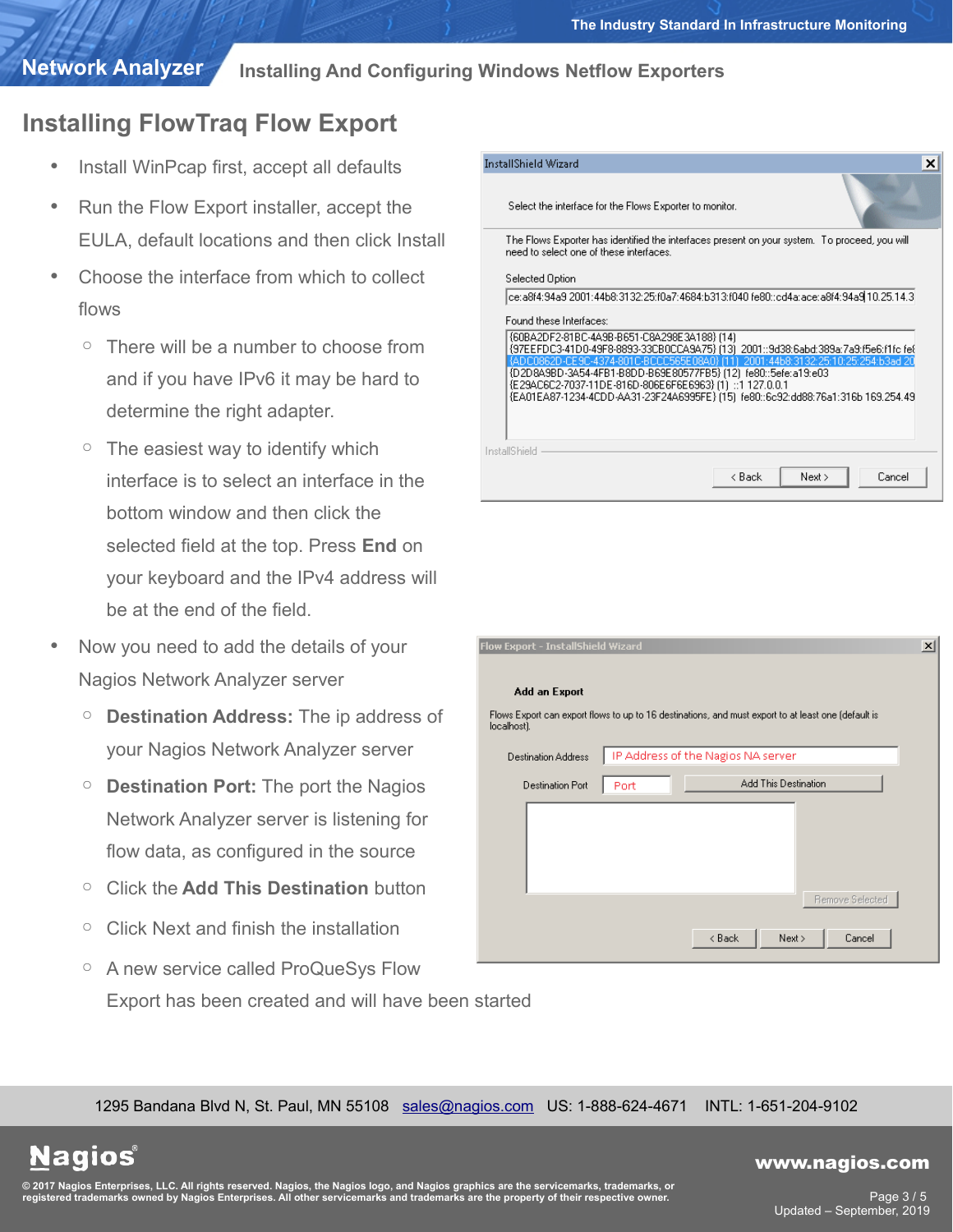### **Network Analyzer**

### **Installing And Configuring Windows Netflow Exporters**

## **Check Flow Data**

It can take about minutes before the netflow data will appear under your source in Nagios Network Analyzer. If you want to confirm the data is being received you can use the  $t$ cpdump program. To do this, establish a terminal session to your Nagios Network Analyzer server.

Install tcpdump with this command:

yum install -y tcpdump

Watch the network traffic with this command:

tcpdump -nnvvS -i eth0 src host 10.25.14.81 and dst host 10.25.5.91

You will need to change  $-i$  to the network interface to listen on and the  $src$  host and dst host addresses relevant to your situation. You should see traffic come in that looks something like:

```
15:11:09.212599 IP (tos 0x0, ttl 128, id 17861, offset 0, flags [none], proto 
UDP (17), length 532)
```
 10.25.14.81.50316 > 10.25.5.91.**2055**: [udp sum ok] UDP, length 504 15:11:18.050608 IP (tos 0x0, ttl 128, id 17864, offset 0, flags [DF], proto UDP (17), length 1492)

 10.25.14.81.50316 > 10.25.5.91.**2055**: [udp sum ok] UDP, length 1464 15:11:20.090137 IP (tos 0x0, ttl 128, id 17865, offset 0, flags [DF], proto UDP (17), length 1492)

10.25.14.81.50316 > 10.25.5.91.**2055**: [udp sum ok] UDP, length 1464

You can see the port the traffic is coming in on is 2055, which is what was configured on the Windows machine and matches the source that was created in Nagios Network Analyzer.

1295 Bandana Blvd N, St. Paul, MN 55108 [sales@nagios.com](mailto:sales@nagios.com) US: 1-888-624-4671 INTL: 1-651-204-9102

**Nagios®** 

#### [www.nagios.com](https://www.nagios.com/)